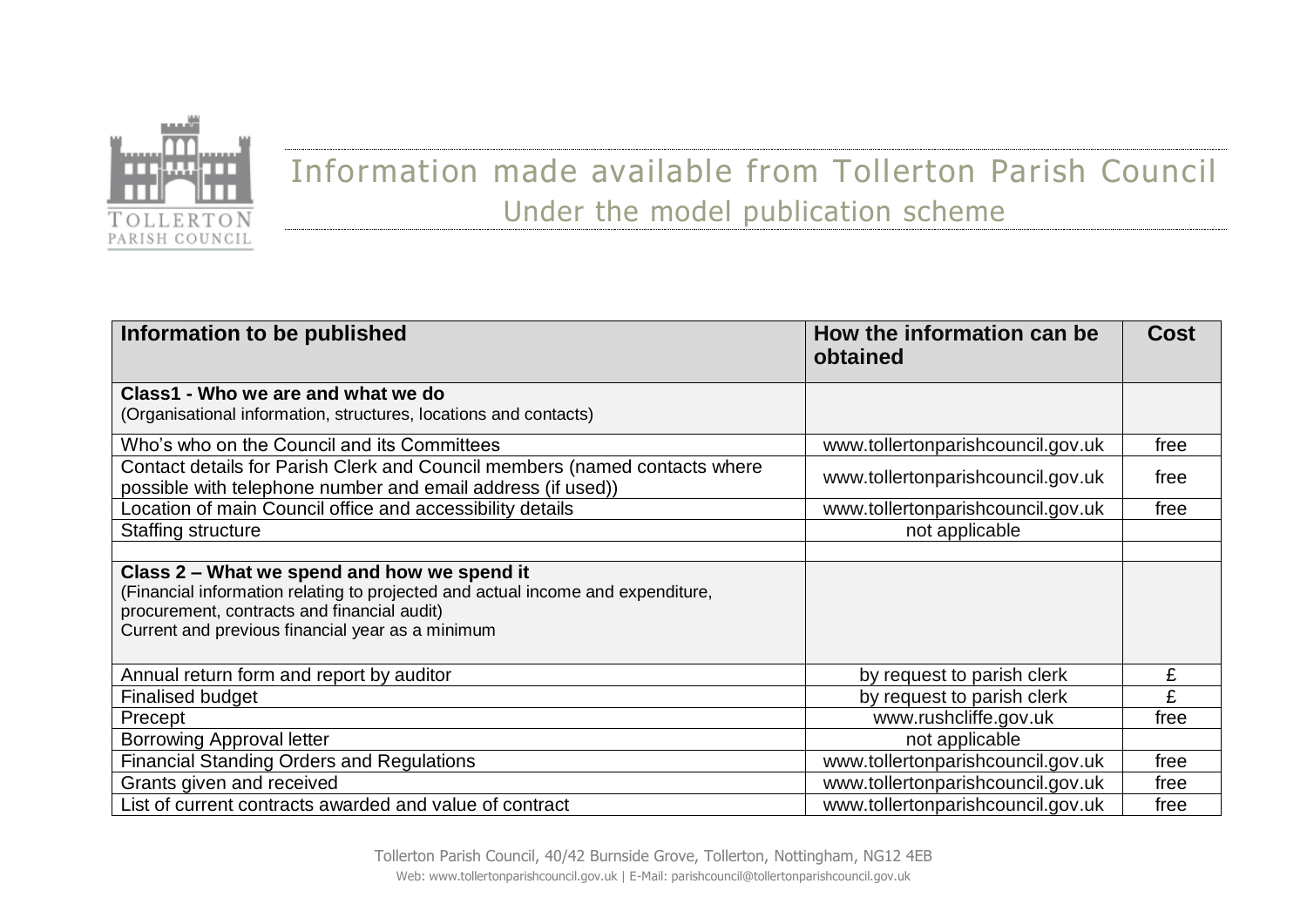| Members<br>. Gxpenses<br>∍and<br>allowances | <br>.toller<br>.ertonparishcouncil.gov<br>∕.uk<br>ww۱ | tree |
|---------------------------------------------|-------------------------------------------------------|------|
|                                             |                                                       |      |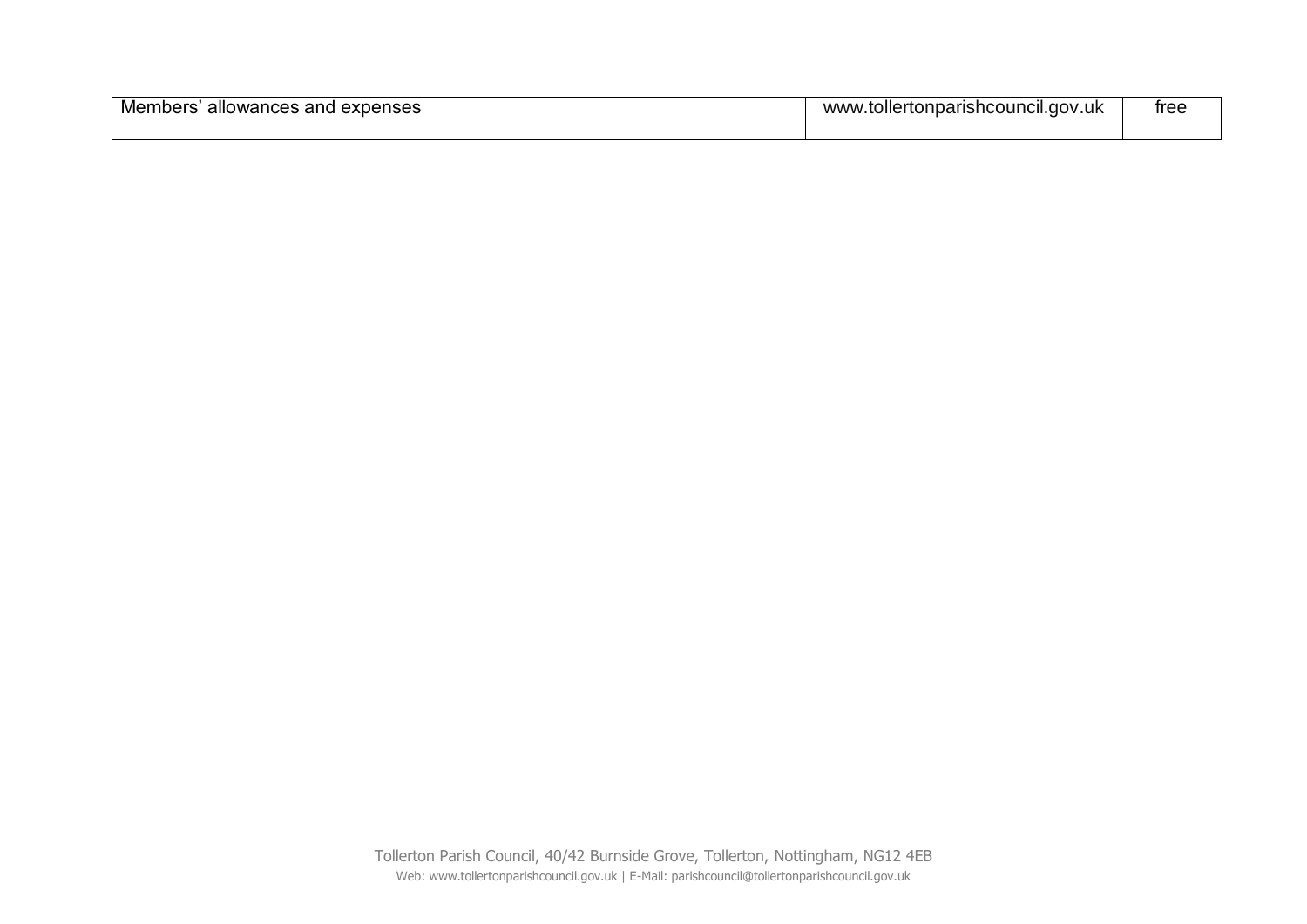| Class 3 – What our priorities are and how we are doing<br>(Strategies and plans, performance indicators, audits, inspections and reviews)                                   |                                   |      |
|-----------------------------------------------------------------------------------------------------------------------------------------------------------------------------|-----------------------------------|------|
| Current and previous year as a minimum                                                                                                                                      |                                   |      |
|                                                                                                                                                                             |                                   |      |
| Parish Plan (current and previous year as a minimum)                                                                                                                        | www.tollertonparishcouncil.gov.uk | free |
| Annual Report to Parish or Community Meeting (current and previous year as a<br>minimum)                                                                                    | www.tollertonparishcouncil.gov.uk | free |
| <b>Quality status</b>                                                                                                                                                       | www.tollertonparishcouncil.gov.uk | free |
| Local charters drawn up in accordance with DCLG guidelines                                                                                                                  | not applicable                    |      |
|                                                                                                                                                                             |                                   |      |
| Class 4 - How we make decisions                                                                                                                                             |                                   |      |
| (Decision making processes and records of decisions)                                                                                                                        |                                   |      |
| Current and previous council year as a minimum                                                                                                                              |                                   |      |
|                                                                                                                                                                             |                                   |      |
| Timetable of meetings (Council and any committee/sub-committee meetings and<br>parish meetings)                                                                             | www.tollertonparishcouncil.gov.uk | Free |
| Agendas of meetings (as above)                                                                                                                                              | www.tollertonparishcouncil.gov.uk | Free |
| Minutes of meetings (as above) $-$ n.b. this will exclude information that is properly<br>www.tollertonparishcouncil.gov.uk<br>regarded as private to the meeting.          |                                   | Free |
| Reports presented to council meetings - n.b. this will exclude information that is<br>properly regarded as private to the meeting.                                          | www.tollertonparishcouncil.gov.uk | Free |
| Responses to consultation papers<br>www.tollertonparishcouncil.gov.uk                                                                                                       |                                   | Free |
| www.rushcliffe.gov.uk<br>Responses to planning applications                                                                                                                 |                                   | Free |
| Bye-laws<br>not applicable                                                                                                                                                  |                                   |      |
|                                                                                                                                                                             |                                   |      |
| Class 5 – Our policies and procedures<br>(Current written protocols, policies and procedures for delivering our services and<br>responsibilities). Current information only |                                   |      |
| Policies and procedures for the conduct of council business:                                                                                                                |                                   |      |
| Procedural standing orders<br>$\bullet$                                                                                                                                     |                                   |      |
| Committee and sub-committee terms of reference<br>www.tollertonparishcouncil.gov.uk                                                                                         |                                   | free |
| Delegated authority in respect of officers                                                                                                                                  |                                   |      |
| <b>Code of Conduct</b>                                                                                                                                                      |                                   |      |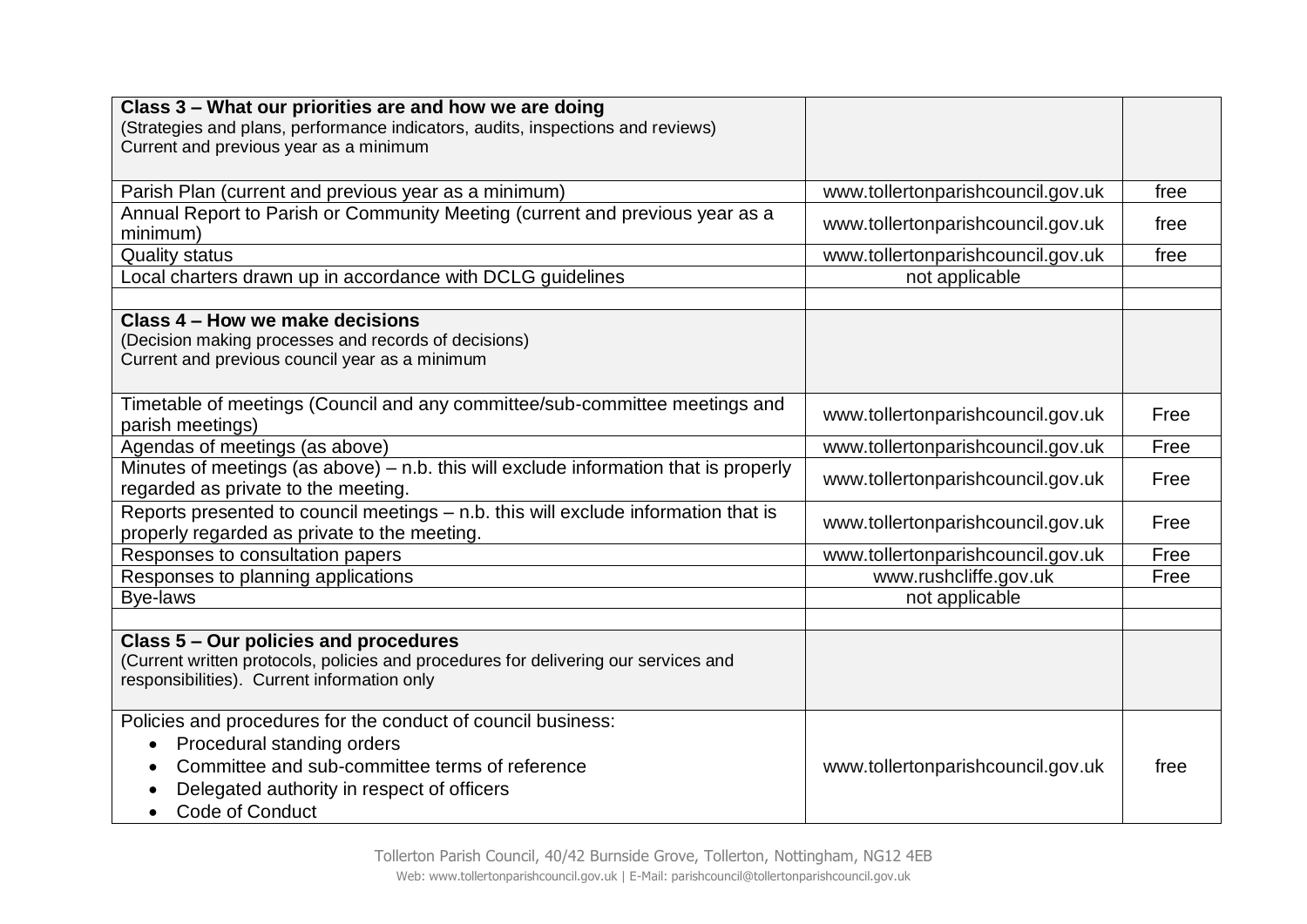| . .<br>$+$<br>OIIC<br><b>alal</b> tilltilla |  |
|---------------------------------------------|--|

Tollerton Parish Council, 40/42 Burnside Grove, Tollerton, Nottingham, NG12 4EB Web: www.tollertonparishcouncil.gov.uk | E-Mail: parishcouncil@tollertonparishcouncil.gov.uk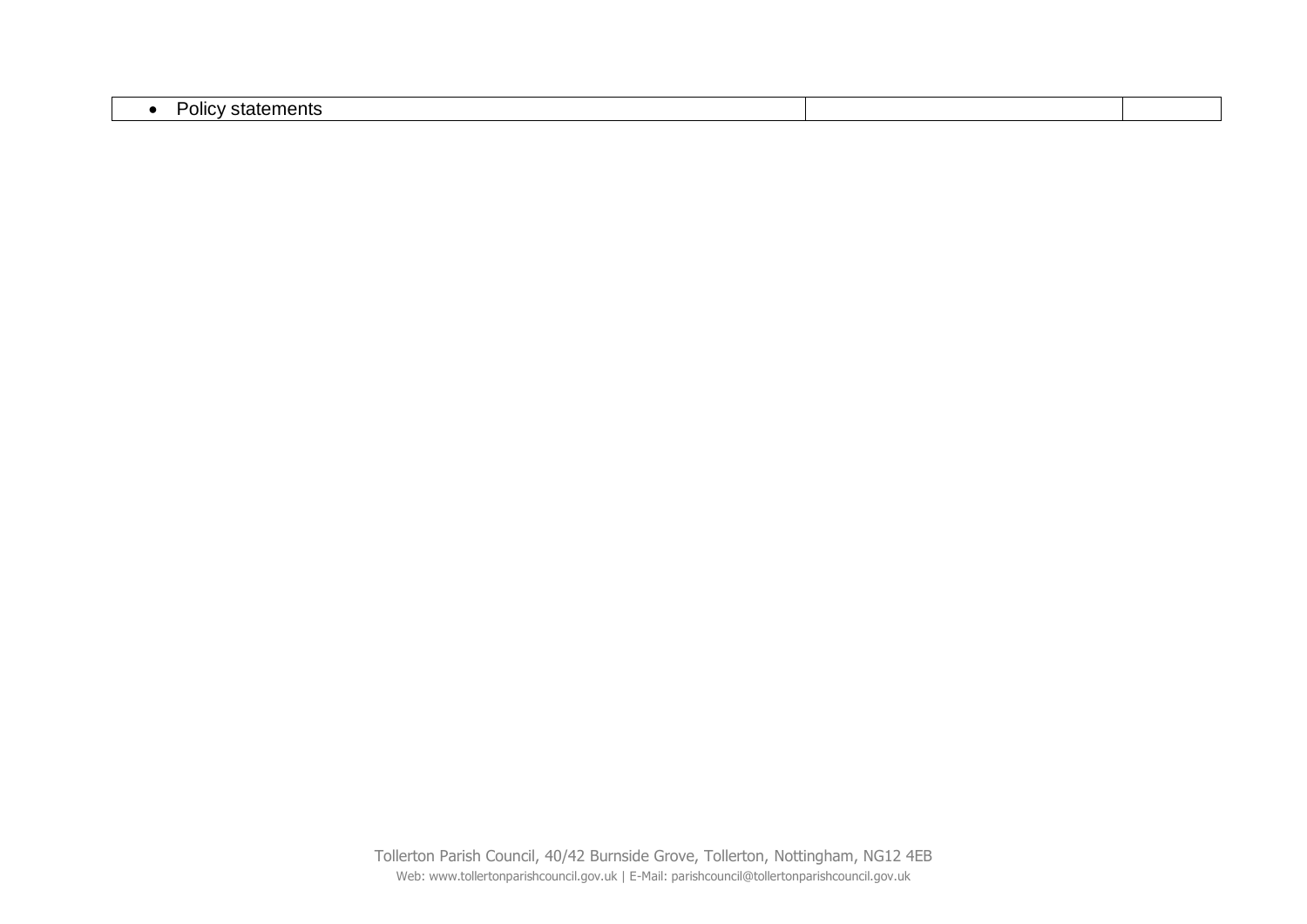| Policies and procedures for the provision of services and about the employment<br>of staff:<br>Internal instructions to staff and policies relating to the delivery of services<br>$\bullet$<br>Equality and diversity policy<br>Health and safety policy<br>Recruitment policies (including current vacancies)<br>Policies and procedures for handling requests for information<br>Complaints procedures (including those covering requests for information<br>and operating the publication scheme) | www.tollertonparishcouncil.gov.uk<br>where applicable or inspection by<br>request to parish clerk | free |
|-------------------------------------------------------------------------------------------------------------------------------------------------------------------------------------------------------------------------------------------------------------------------------------------------------------------------------------------------------------------------------------------------------------------------------------------------------------------------------------------------------|---------------------------------------------------------------------------------------------------|------|
| Information security policy                                                                                                                                                                                                                                                                                                                                                                                                                                                                           | by request to parish clerk                                                                        | £    |
| Records management policies (records retention, destruction and archive)                                                                                                                                                                                                                                                                                                                                                                                                                              | by request to parish clerk                                                                        | £    |
| Data protection policies                                                                                                                                                                                                                                                                                                                                                                                                                                                                              | by request to parish clerk                                                                        | £    |
| Schedule of charges (for the publication of information)                                                                                                                                                                                                                                                                                                                                                                                                                                              | www.tollertonparishcouncil.gov.uk                                                                 | Free |
|                                                                                                                                                                                                                                                                                                                                                                                                                                                                                                       |                                                                                                   |      |
| <b>Class 6 - Lists and Registers</b><br>Currently maintained lists and registers only                                                                                                                                                                                                                                                                                                                                                                                                                 |                                                                                                   |      |
| Any publicly available register or list (if any are held this should be publicised; in<br>not applicable<br>most circumstances existing access provisions will suffice)                                                                                                                                                                                                                                                                                                                               |                                                                                                   |      |
| Assets register                                                                                                                                                                                                                                                                                                                                                                                                                                                                                       | inspection by request to parish clerk                                                             | free |
| Disclosure log (indicating the information that has been provided in response to<br>not applicable<br>requests; recommended as good practice, but may not be held by parish councils)                                                                                                                                                                                                                                                                                                                 |                                                                                                   |      |
| Register of members' interests                                                                                                                                                                                                                                                                                                                                                                                                                                                                        | www.rushcliffe.gov.uk                                                                             | free |
| Register of gifts and hospitality<br>not applicable                                                                                                                                                                                                                                                                                                                                                                                                                                                   |                                                                                                   |      |
|                                                                                                                                                                                                                                                                                                                                                                                                                                                                                                       |                                                                                                   |      |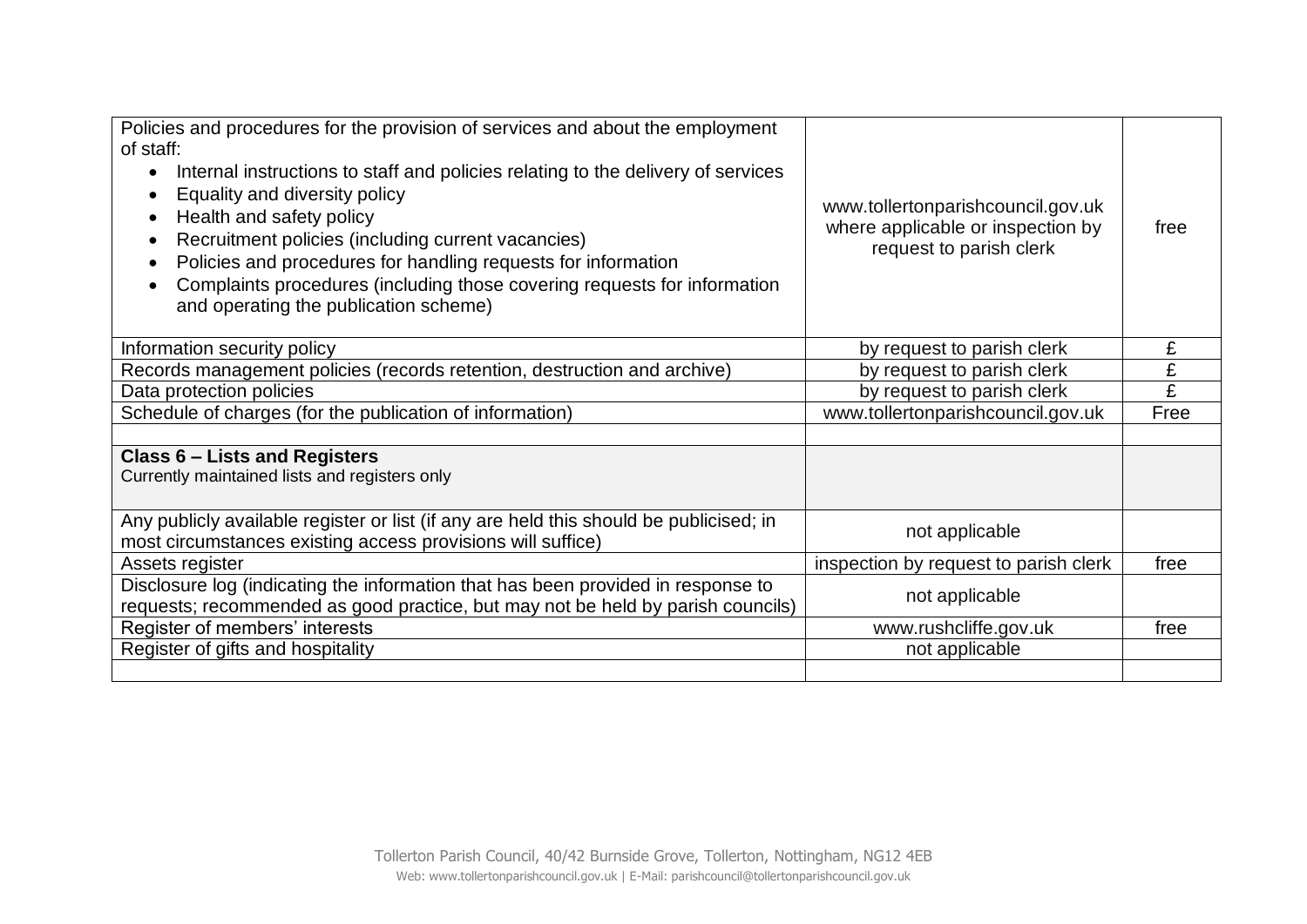| Class 7 – The services we offer<br>(Information about the services we offer, including leaflets, guidance and newsletters<br>produced for the public and businesses) Current information only |                                   |      |
|-----------------------------------------------------------------------------------------------------------------------------------------------------------------------------------------------|-----------------------------------|------|
| Allotments                                                                                                                                                                                    | www.tollertonparishcouncil.gov.uk | free |
| Burial grounds and closed churchyards                                                                                                                                                         | Not applicable                    |      |
| Community centres and village halls                                                                                                                                                           | www.tollertonparishcouncil.gov.uk | free |
| Parks, playing fields and recreational facilities                                                                                                                                             | www.tollertonparishcouncil.gov.uk | free |
| Seating, litter bins, clocks, memorials and lighting                                                                                                                                          | www.tollertonparishcouncil.gov.uk | free |
| <b>Bus shelters</b>                                                                                                                                                                           | www.tollertonparishcouncil.gov.uk | free |
| <b>Markets</b>                                                                                                                                                                                | www.tollertonparishcouncil.gov.uk | free |
| <b>Public conveniences</b>                                                                                                                                                                    | www.tollertonparishcouncil.gov.uk | free |
| Agency agreements                                                                                                                                                                             | not applicable                    |      |
| Services for which the council is entitled to recover a fee, together with those fees<br>(e.g. burial fees)                                                                                   | www.tollertonparishcouncil.gov.uk | free |
|                                                                                                                                                                                               |                                   |      |
| <b>Additional Information</b><br>This will provide Councils with the opportunity to publish information that is not itemised<br>in the lists above                                            |                                   |      |
|                                                                                                                                                                                               |                                   |      |

## SCHEDULE OF CHARGES

This describes how the charges have been arrived at and should be published as part of the guide.

| <b>TYPE OF CHARGE</b>    | <b>DESCRIPTION</b>                              | <b>BASIS OF CHARGE</b>                                              |
|--------------------------|-------------------------------------------------|---------------------------------------------------------------------|
| <b>Disbursement cost</b> | Photocopying @ 25p per<br>sheet (black & white) | Printing costs                                                      |
|                          | Photocopying @ 100p per<br>sheet (colour)       | Printing costs                                                      |
|                          | Postage starting at 50p                         | Cost of Royal Mail standard<br>$2nd$ class                          |
|                          | Packaging starting at 50p                       | Cost of non standard A5 / A4<br>envelope or additional<br>packaging |
| <b>Clerks time</b>       | £10 per half hour                               | Staffing cost                                                       |